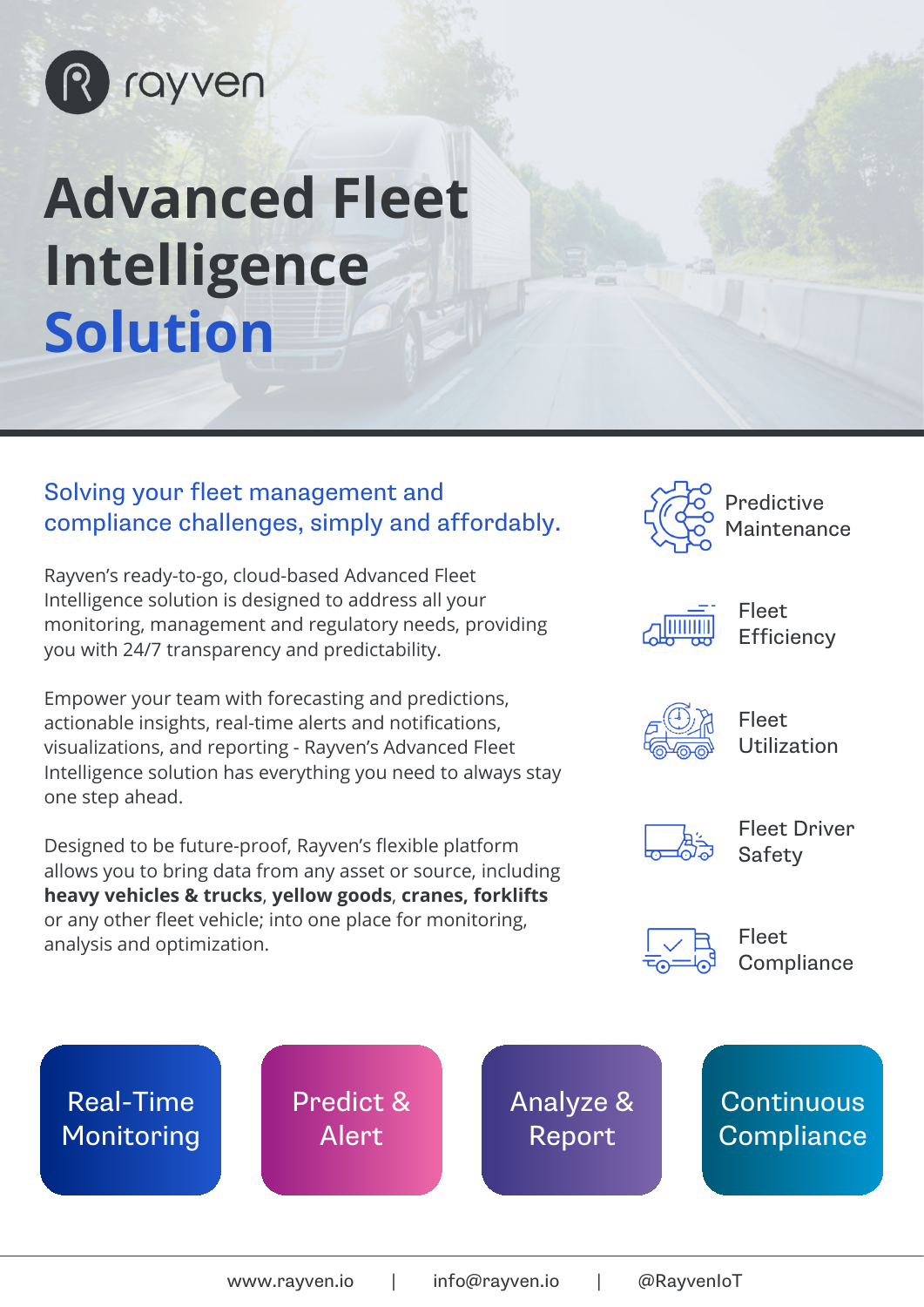## Real-time fleet management & compliance intelligence

| <b>Fleet Utilization</b>                     | <b>Fleet Efficiency</b>                      |
|----------------------------------------------|----------------------------------------------|
| Monitor utilization rates, easily identify   | Get real-time insights into how efficient    |
| location, under or over utilization, as      | your fleet is by looking at fuel efficiency, |
| well as out-of-hours or out-of-location      | driver behavior and mechanical               |
| usage across your fleet.                     | performance.                                 |
| <b>Fleet Driver Safety</b>                   | <b>Fleet Compliance</b>                      |
| Monitor your drivers' behavior in real-time  | Make sure you are always compliant by        |
| and ensure that their driving is not causing | monitoring working/driving hours, breaks,    |
| a threat to themselves or others.            | rest periods and fleet maintenance records.  |
| <b>Automated Reconciliation</b>              | <b>Predictive Maintenance</b>                |
| Easily identify the location and             | Intelligent asset monitoring allows          |
| movement of your fleet, automate             | you to predict and prevent failures,         |
| the process of reconciling trips to          | improving safety, asset lifespan             |
| increase accuracy and auditability.          | and efficiency.                              |

### Get started in weeks for a lot less than you might think

Rayven's ready-to-go, cloud-based Advanced Fleet Intelligence solution will give you all the monitoring abilities you need, plus much more, in weeks with no hidden-costs.



Rayven can solve your problems out-of-the-box. Speak to us today.